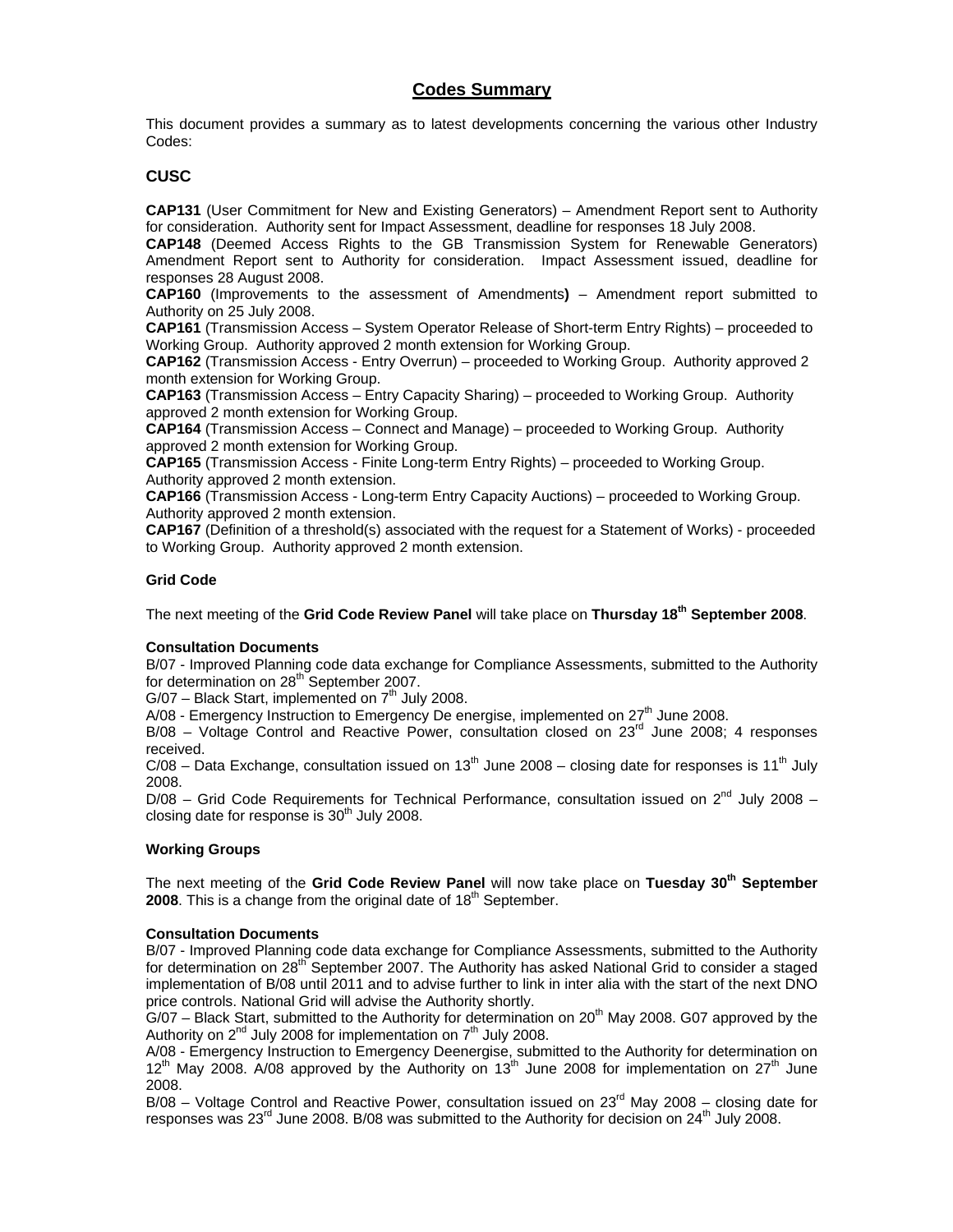$C/08$  – Data Exchange. Consultation document circulated on 13<sup>th</sup> June 2008 and the consultation closed on  $11<sup>th</sup>$  July 2008.

 $D/08$  – Grid Code Requirements for Technical Performance. Consultation document was issued on  $2^{nd}$ July and the consultation closed on  $30<sup>th</sup>$  July 2008.

### **Working Groups**

### **Grid Code Data Exchange Working Group**

The GCRP agreed that the recommendations of the Working Group should proceed to industry consultation which is now Grid Code consultation C/08 – see above for details.

### **Grid Code Compliance Process Working Group**

Working Group tasked with the review and recommendation of the codification of the compliance process and technical performance obligations (currently specified in the Compliance Guidance Notes). Technical Performance consultation now issued as D/08 – see above for details. Work is ongoing to codify ION/FON/LON arrangements, LEEMPS responsibilities and testing and monitoring of performance.

### **Grid Code Rated MW Working Group**

Review the implications on the GB Transmission System of Generating Units operating above their Rated MW levels and recommend changes that may be required to the Grid Code and related industry documents. The Working Group will report back at September's GCRP Meeting. The Working Group will recommend an interim solution and that further work should be undertaken by the Reactive Power Working Group (see below).

### **GIS Working Group**

Joint Grid Code and CUSC Working Group tasked with issues pertaining to the proliferation of GIS substations e.g. ownership boundaries, operational issues and enduring ownership.

### **Frequency Response Working Group**

Joint Grid Code and CUSC Working Group tasked with issues pertaining to the acquisition of frequency response in light of new generation technologies and clarification of the existing Grid Code obligations and provision of Primary Response. The Working Group is to commence in Autumn 2008.

### **Reactive Power Working Group**

Joint Grid Code and CUSC Working Group tasked with issues pertaining to the provision of reactive power in light of new generation technologies and clarification of the existing Grid Code obligations relating to the provision of reactive power. The Working Group is to commence in late 2008.

### **Charging**

Associated with CUSC amendments 161 -166

### **Charging for "local" assets**

NGET published a consultation on revisions to the charging arrangements for assets local to generation connections on Friday 1 August. The consultation closes on 29 August.

### **Transmission Access Review**

NGET has raised a suite of CUSC Amendment Proposals as part of the transmission access review for both long and short-term transmission access products. Working Group 1 is currently giving consideration to CAP161-164 which propose short-term entry products in the form of SO release of short-term entry rights, entry overrun, entry capacity sharing and connect and manage. Working Group 2 is currently giving consideration to CAP165 and CAP166 which propose finite long-term entry rights and long-term entry right capacity auctions respectively. Working Group 3 acts as a sub-group to 1 and 2 and is giving considerations to those supporting changes which would be required to implement those access products proposed.

Given the scale of the task, the Working Group timescales were extended by 2 months at the July meeting of the CUSC Amendments Panel. A consultation is now anticipated in September, with the CUSC Panel vote taking place at the December meeting.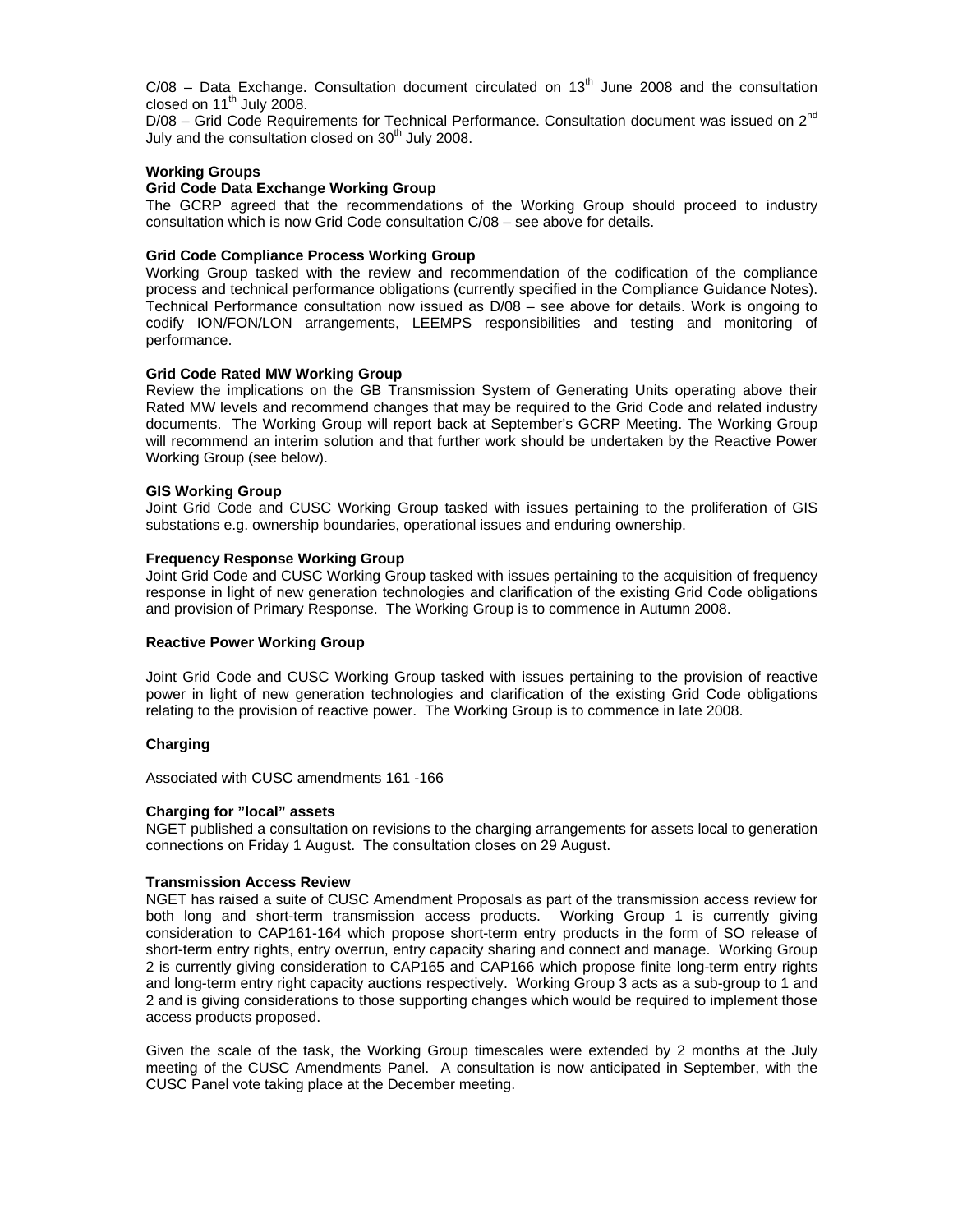# **AMALGAMATED ELECTRICITY CODES AMENDMENT REPORT As at 5 August 2008**

This document contains the Amendment Registers for the CUSC, STC, TCMF & Grid Code and is correct as of the above date.

The most up to date versions may be found at the following websites:

STC: **www.nationalgrid.com/uk/Electricity/Codes/sotocode/**

CUSC: **http://www.nationalgrid.com/uk/Electricity/Codes/systemcode/amendments/**

TCMF: **www.nationalgrid.com/uk/Electricity/Charges/TCMF/**

Grid Code: **www.nationalgrid.com/uk/Electricity/Codes/gridcode/reviewpanelinfo/**

BSC Amendments can be found on the following website:

www.elexon.co.uk/changeimplementation/ModificationProcess/ModificationReports/default.aspx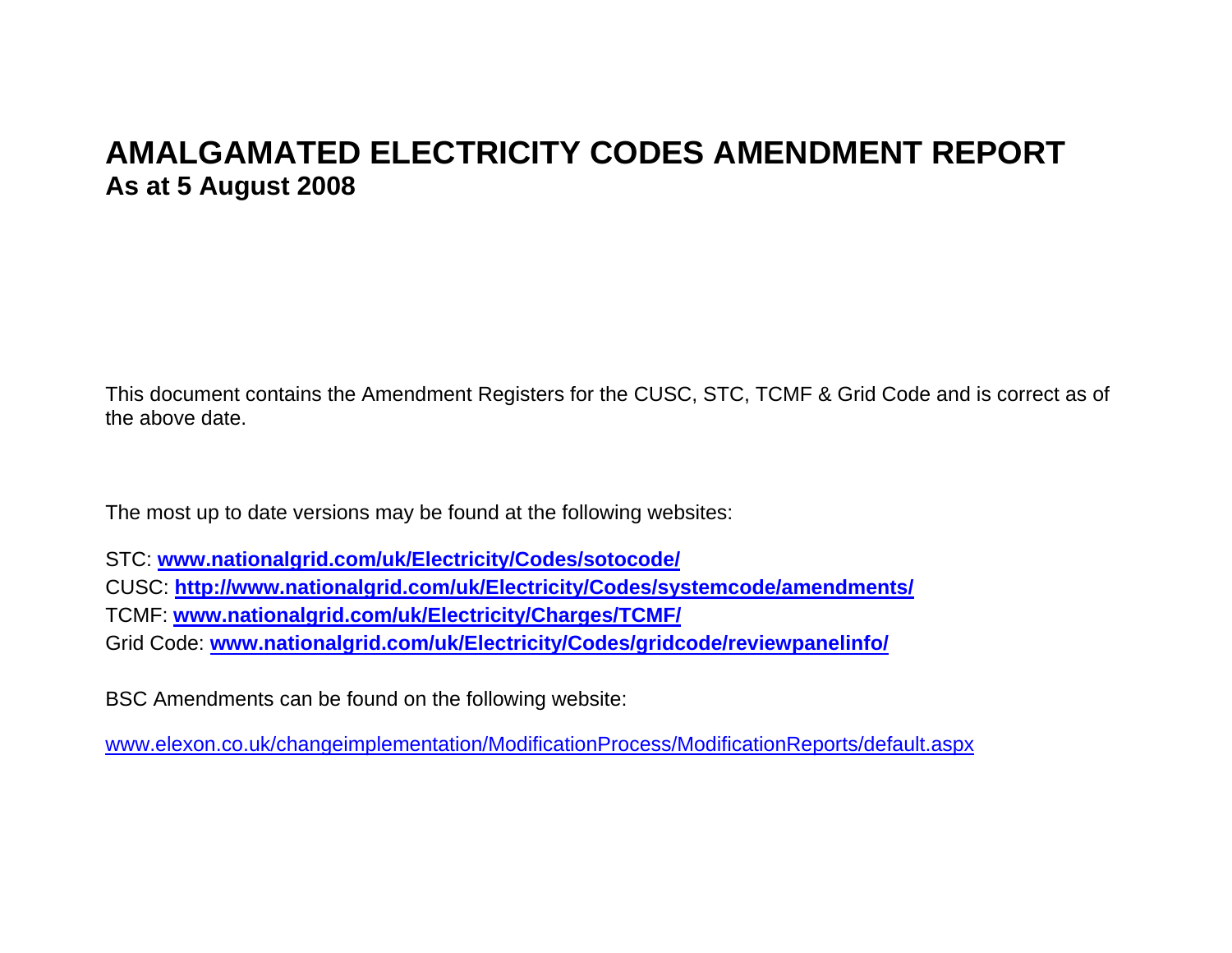# **ANNEX 1 STC AMENDMENT REGISTER – AS AT 31st July 2008**

All documents referred to in the Amendment Register are available on the National Grid STC website.

# **CA029** Investigation of a relevant interruption of a user and interruption payment obligations associated with such an

|                              |                                             |                                                                                                                                                                                                                                                                                                                                                                                                                                                    | interruption |                                     |        |                                                                                                                                                                                                                                                                                                                                                                                                                                                                                                                                                                                                                                                                                                                                                                                                                                                                                                                                          |
|------------------------------|---------------------------------------------|----------------------------------------------------------------------------------------------------------------------------------------------------------------------------------------------------------------------------------------------------------------------------------------------------------------------------------------------------------------------------------------------------------------------------------------------------|--------------|-------------------------------------|--------|------------------------------------------------------------------------------------------------------------------------------------------------------------------------------------------------------------------------------------------------------------------------------------------------------------------------------------------------------------------------------------------------------------------------------------------------------------------------------------------------------------------------------------------------------------------------------------------------------------------------------------------------------------------------------------------------------------------------------------------------------------------------------------------------------------------------------------------------------------------------------------------------------------------------------------------|
| <b>Proposer</b>              | <b>National Grid</b>                        | <b>Submitted</b>                                                                                                                                                                                                                                                                                                                                                                                                                                   | 11/03/08     | <b>Submitted</b><br><b>Priority</b> | Normal |                                                                                                                                                                                                                                                                                                                                                                                                                                                                                                                                                                                                                                                                                                                                                                                                                                                                                                                                          |
| <b>Amendment Description</b> |                                             |                                                                                                                                                                                                                                                                                                                                                                                                                                                    |              | <b>Current status and progress</b>  |        |                                                                                                                                                                                                                                                                                                                                                                                                                                                                                                                                                                                                                                                                                                                                                                                                                                                                                                                                          |
|                              | Interruption Payments to the affected User. | The amendment seeks to ensure that there is an investigation and report<br>process in place to enable parties to identify the cause of certain<br>interruptions to Users that results in the User being disconnected from the<br>GB Transmission System. In addition, it seeks to oblige the relevant<br>Transmission Owner to make the necessary Interruption Payments to<br>NGET, which NGET will in turn be obliged under the CUSC to make such |              |                                     |        | CA029 (investigation of a Relevant Interruption of a User and Interruption<br>Payment obligations associated with such an interruption) was proposed by<br>National Grid and discussed at the March 2008 STC Committee meeting.<br>The STC Committee AGREED that CA029 should proceed to the<br>Evaluation Phase for a maximum of two months. The Proposed<br>Amendment completed the Evaluation Phase by May's STC Committee<br>Meeting. The Proposed Amendment Report was approved at May's STC<br>Committee meeting and will be sent out for Industry consultation on 2 <sup>nd</sup><br>June 2008 with views requested by 16 <sup>th</sup> June 2008. The consultation period<br>closed on 16 <sup>th</sup> June and there were no comments. The Amendment Report<br>was submitted to the Authority on 23 <sup>rd</sup> June 2008 for determination. The<br>Authority approved CA029 on 28 July 2008, with an implementation date of |

4 August 2008.

## Date of Issue: 31 July 2008 Page 1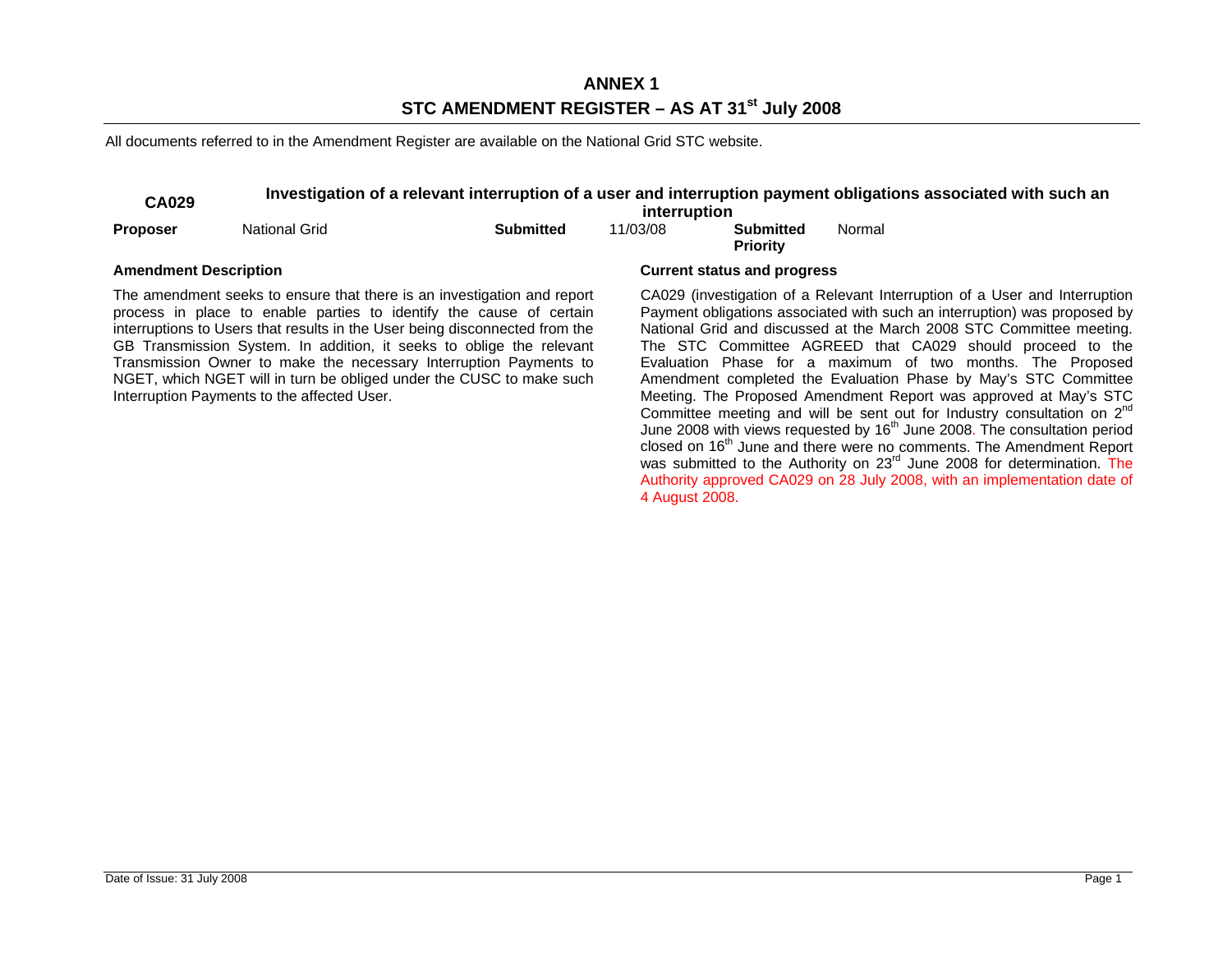# **ANNEX 1 STC AMENDMENT REGISTER – AS AT 31st July 2008**

# **CA028 Amendment to the governance timescales**

**Proposer** National Grid **Submitted Submitted** 

**Priority**  Normal

Amend Section B (Governance) to:

- Increase the maximum period for industry comments to be received regarding Proposed Amendment Reports to be 1 month (consultation period);
- increase the maximum period for Assessment and Report Phase to 5 months from it's initiation;

This amendment will retain the requirement for the STC Committee secretary to post the Proposed Amendment on the website once the STC Committee have approved it

This amendment has been written to enable Users more time during a consultation period to consider and respond to Proposed Amendments that will impact Users.

### **Amendment Description Current status and progress**

 The STC Committee agreed that CA028 should proceed to Assessment and Report Phase with a view to sending out to consultation for 10 business days. Consultation period closed on 5 December 2007 one response received to support the proposed amendment. Amendment Report to be submitted to the Authority on 19 December 2007. Authority approved CA028 on 28 January 2008 with an implementation date of 4 February 2008.

# **CA027 Miscellaneous amendment as a consequential affect of CA025**

**Proposer** National Grid **Submitted Submitted** 

# Normal

Amend Section J to include definitions for the following terms:

- Agreement for Energisation
- Agreement for Interim Operational Notification
- Interim Operational Notification

Amend Section G to reference the revised paragraph numbering as a result of CA025

# **Priority**

**Amendment Description Current status and progress** 

 The STC Committee agreed that CA027 should proceed to Assessment and Report Phase with a view to sending out to consultation for 10 business days. Consultation period closed on 5 December 2007 one response received. Amendment Report to be submitted to the Authority on 19 December 2007. Authority approved CA027 on 25 January 2008 with an implementation date of 1 February 2008.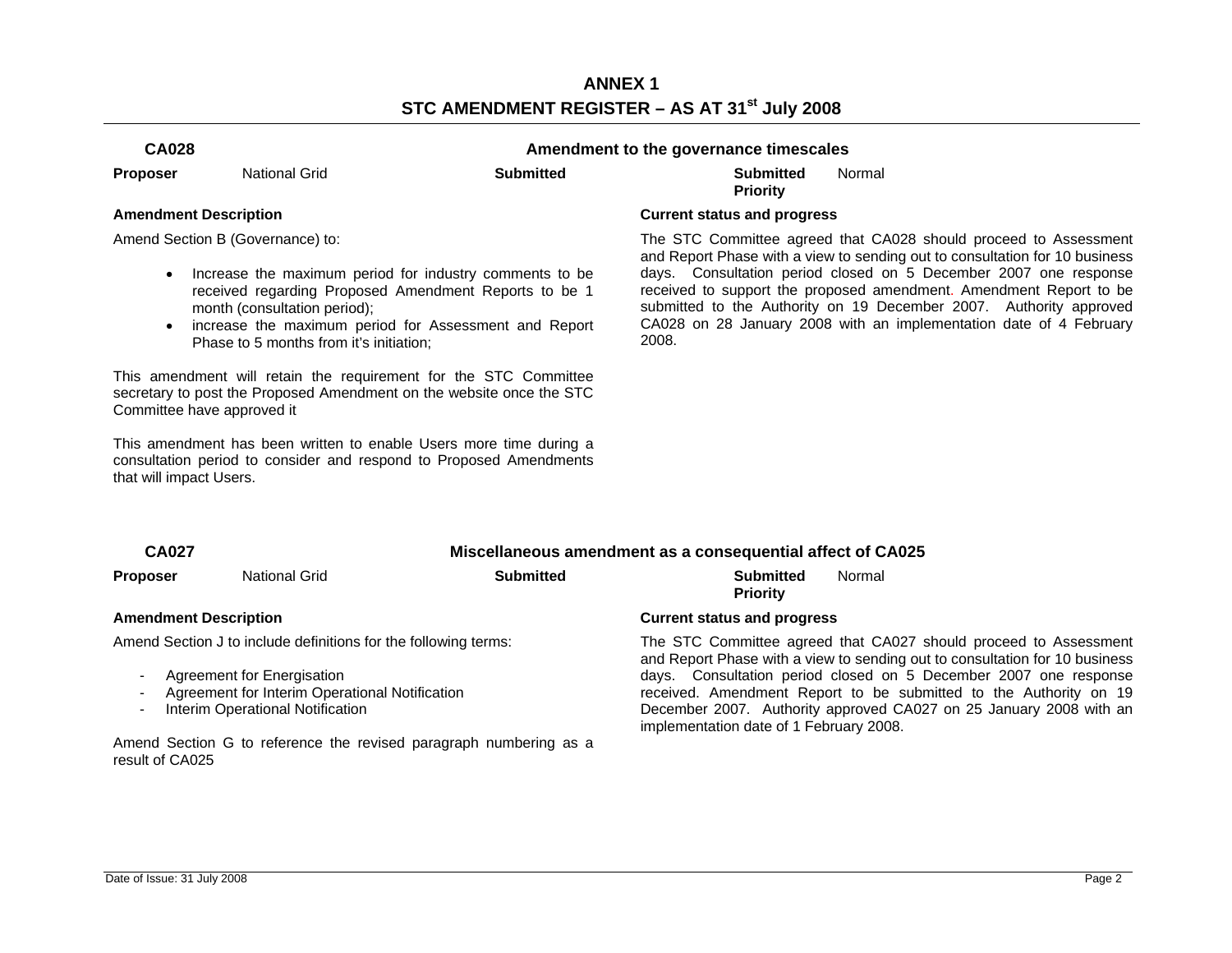All documents referred to in the Amendment Register are available on the National Grid CUSC website.

# **CAP167 Definition of a threshold(s) associated with the request for a Statement of Works**

| <b>Proposer</b>                                                                                                                                                                                                                                                                                                                                 | National Grid | <b>Submitted</b> | 16/05/08                                                                                                                                                                                                                                                                                                                            | <b>Submitted</b><br><b>Priority</b> | Normal |  |
|-------------------------------------------------------------------------------------------------------------------------------------------------------------------------------------------------------------------------------------------------------------------------------------------------------------------------------------------------|---------------|------------------|-------------------------------------------------------------------------------------------------------------------------------------------------------------------------------------------------------------------------------------------------------------------------------------------------------------------------------------|-------------------------------------|--------|--|
| <b>Amendment Description</b><br>It is proposed to amend the CUSC to provide definitive clarification in the<br>assessment of whether a small embedded power station development<br>(or the aggregate effect of multiple projects) has a significant impact on<br>the GB transmission system.                                                    |               |                  | <b>Current status and progress</b><br>CAP167 was presented to the May 2008 Panel meeting. The Panel<br>decided that CAP167 should proceed to Working Group. The first working<br>group was held on 26 <sup>th</sup> June<br>On 15 July 2008 the Panel and the Authority approved an extension of 2 months<br>for the Working Group. |                                     |        |  |
| The proposal recommends that a CUSC working group is established to<br>undertake the required analysis and decide on an appropriate MW<br>threshold(s), which will provide transparent criteria of whether a DNO is<br>required to request a Statement of Works from National Grid for small<br>generation projects connecting to their system. |               |                  |                                                                                                                                                                                                                                                                                                                                     |                                     |        |  |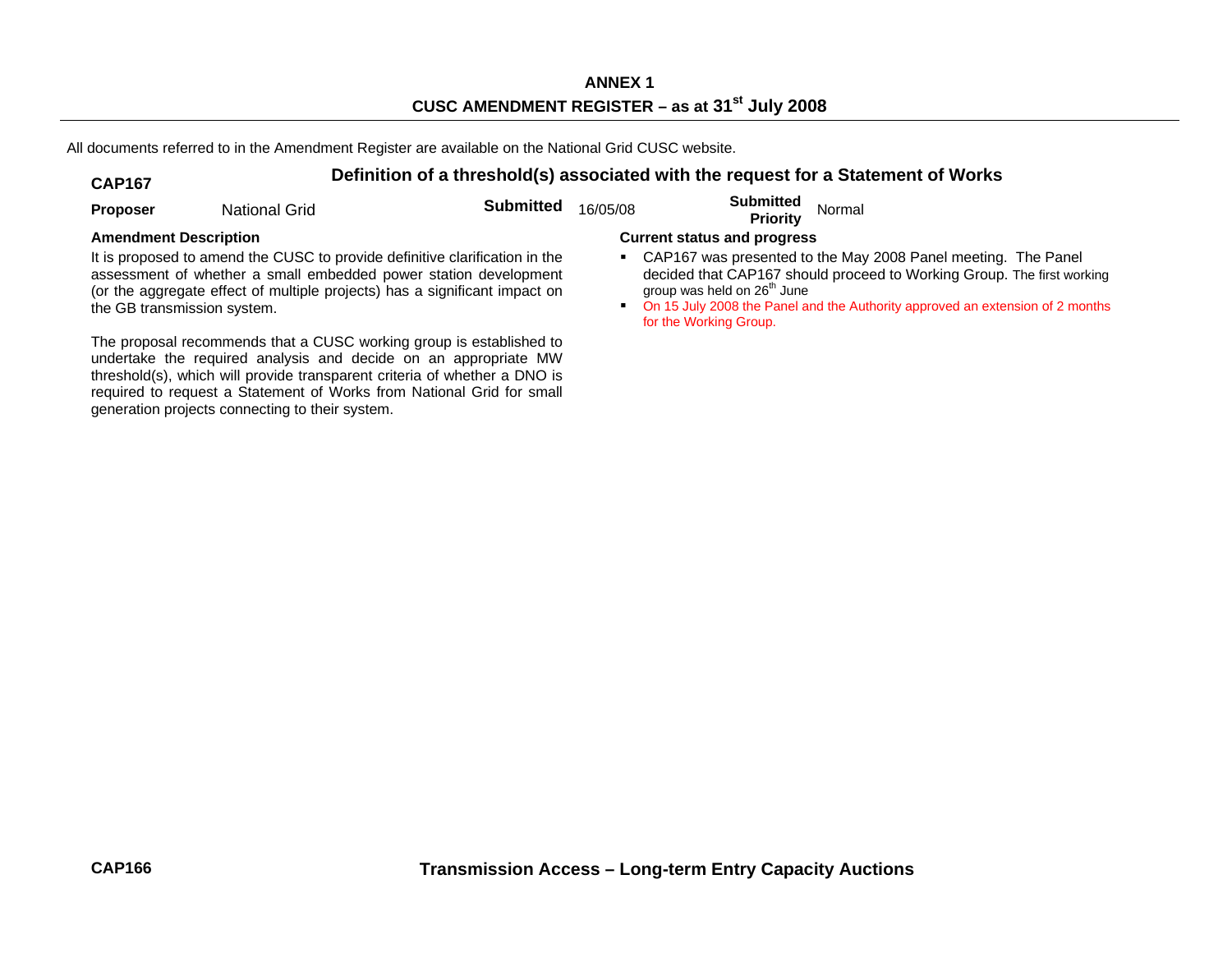| <b>Proposer</b> | <b>National Grid</b> |  |
|-----------------|----------------------|--|
|                 |                      |  |

**Proposer Submitted** 25/04/08 **Submitted** Normal **Priority** Normal

It is proposed that all long-term entry access rights to the GB transmission system would be allocated by auction. Available access rights would be identified on a zonal basis, and released in annual (financial year) blocks. Auctions would be held annually, and capacity allocated on a pay as bid basis to the limit of the available ("baseline") zonal capability. Successful bookings would be underpinned by user commitment in the form of a liability to pay the accepted bids and a consequential requirement for financial security to be put in place. This will be developed during the assessment of the proposed amendment, in accordance with the Best Practice Guidelines for Gas and Electricity Network Operator Credit Cover.

Outside of a specified period, incremental capacity would be released by the System Operator where any unfulfilled bids in excess of the zonal reserve price were of a level sufficient to pass a regulatory test, which would be defined under a separate Incremental Entry Capacity Release (IECR) methodology.

The above arrangements would provide access to the wider transmission system. Separate arrangements would be put in place for infrastructure comprising generators' local connections to the wider system, such that potential new generators could first apply for a local connection, and then have their offer held open until the next auction for wider system capacity had concluded. It is envisaged that generators' bids for long-term entry access rights would be constrained to the sum of their prevailing contracted or offered local capacity limits in each zone. Separate arrangements for charging and security would apply for local infrastructure, and for the residual element of the entry Transmission Network Use of System (TNUoS) capacity charge, which it is proposed would be levied on a commoditised basis

## **Amendment Description Current status and progress**

 CAP166 was presented to the April 2008 Panel meeting. The Panel decided that CAP166 should proceed to Working Group. Details of the Working Group can be found at

http://www.nationalgrid.com/uk/Electricity/Codes/systemcode/workingstandinggr oups/wg165-166/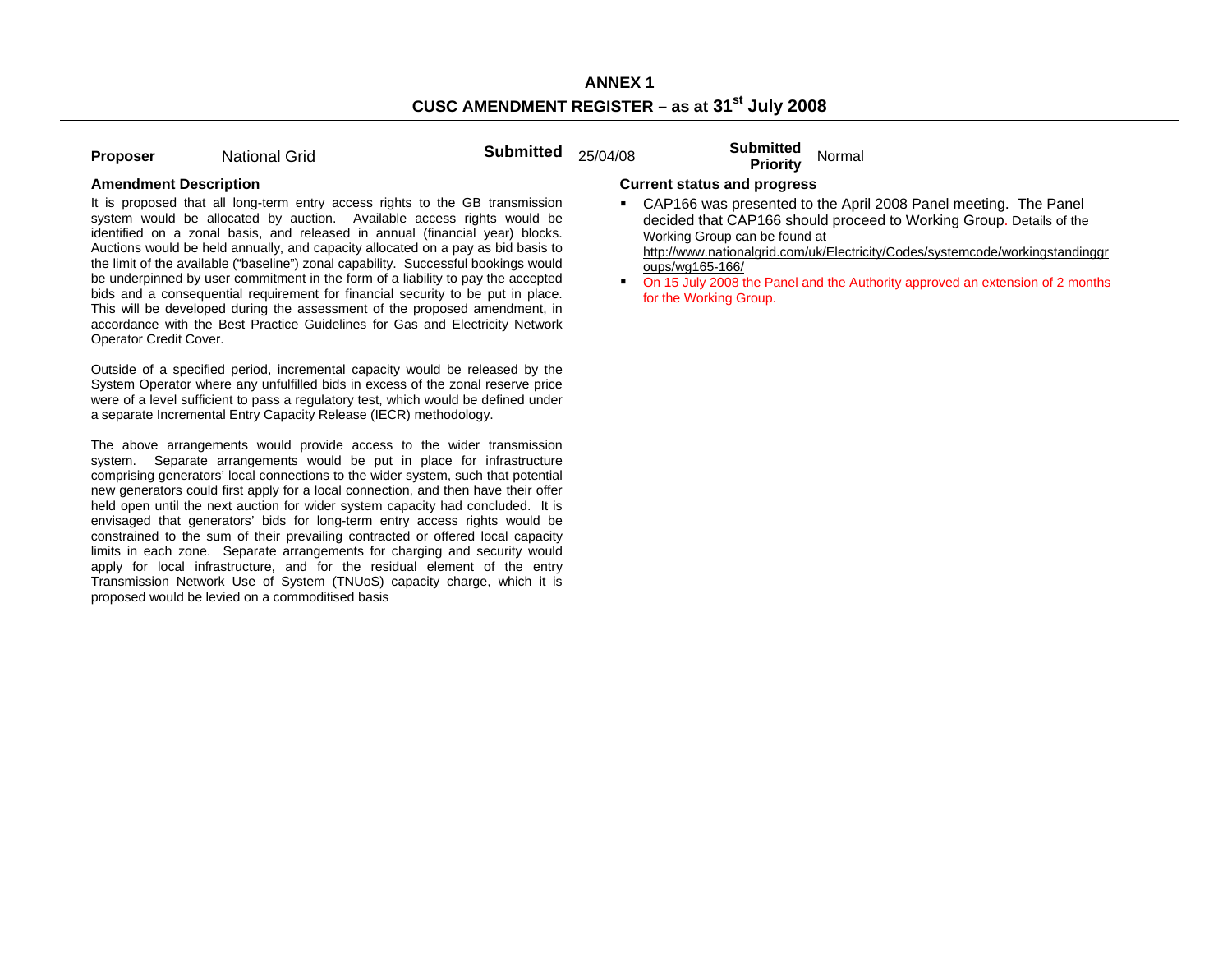**ANNEX 1 CUSC AMENDMENT REGISTER – as at 31st July 2008** 

# **CAP165 Transmission Access – Finite Long-term Entry Rights**

**Proposer** National Grid **Submitted** 25/04/08 **Submitted Priority** Normal

Introduction of temporally defined finite long-term entry access rights, and associated user commitment.

It is proposed that existing generators would nominate the number of (whole financial) years for which they require long-term entry access rights to the GB transmission system. This would be underpinned by user commitment in the form of a liability to pay associated charges and a requirement for financial security to be put in place. This will be developed during the assessment of the proposed amendment, in accordance with the Best Practice Guidelines for Gas and Electricity Network Operator Credit Cover. The commitment would be for any period requested by the user (i.e. there would be no rolling time limit), and rights could be extended by application at any time.

New generators (and any existing generators requesting an increased level of long-term entry access) would be required to book a defined number of years of entry access rights ("the trigger period"), and provide the associated user commitment (which would be approximately equivalent to 50% of the cost of providing the incremental capacity). This would replace the existing "final sums" regime.

The above requirements would apply to access to the wider transmission system. Separate arrangements would be put in place for infrastructure comprising generators' local connections to the wider system, including appropriate user commitment (which may be approximately equivalent to 100% of costs).

It should also be noted that the concurrent proposal to remove the residual element of the entry Transmission Network Use of System (TNUoS) capacity charge in the Use of System Charging Methodology means that the duration of the trigger period would need to be calculated on the basis of this revised charging regime (i.e. it would only be based on the wider locational element of the TNUoS charge). Consideration will additionally need to be given to the security arrangements to be put in place for the residual charge.

It is further proposed that long-term entry access rights be defined on a zonal basis, such that each User can share capacity between its power stations on a real time basis at a 1:1 exchange rate within defined zones

### **Amendment Description Current status and progress**

 CAP165 was presented to the April 2008 Panel meeting. The Panel decided that CAP165 should proceed to Working Group. Details of the Working Group can be found at

http://www.nationalgrid.com/uk/Electricity/Codes/systemcode/workingstandinggr oups/wg165-166/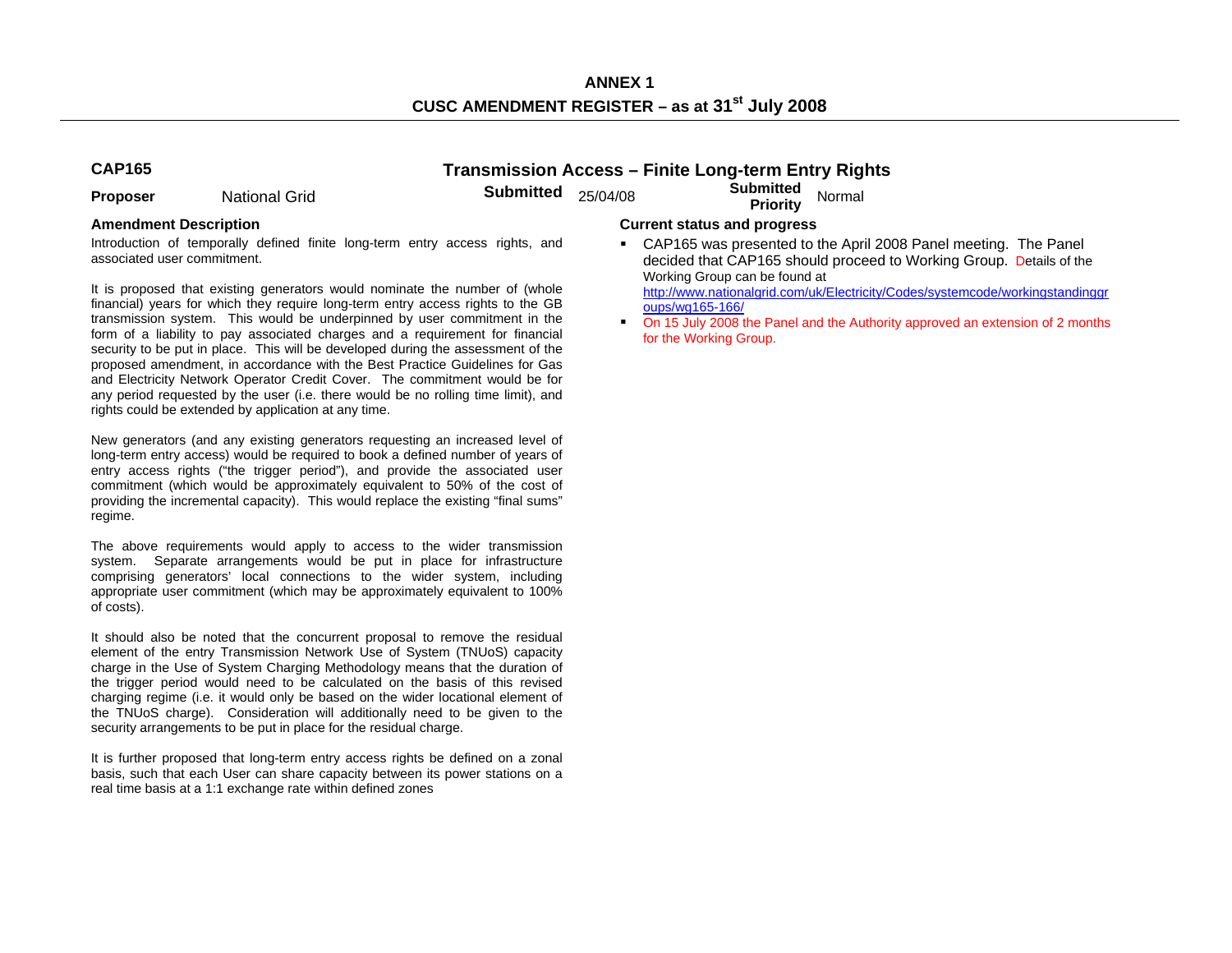**Proposer** National Grid **Submitted** 25/04/08 **Submitted Priority** Normal

# **CAP164 Transmission Access – Connect and Manage**

It is proposed that Generators who wish to connect to the system should have a fixed date for receiving TEC. This date, the 'TEC effective date', will be the later of the completion of "local" transmission works or an agreed fixed lead time. The fixed lead time will be discussed and agreed in the amendment assessment stage and codified in the CUSC. Initial options are 3 years (aligns with planning restrictions in Scotland); or 4 years (more consistent with historic performance of providing reinforcements).

The TEC effective date will be subject to 'force majeure' provisions as currently defined in the CUSC.

Following the initial offer, the TEC effective date can only be changed through a modification application; and if both the Generator and the Company agree, and other CUSC parties are not unduly affected.

The request for a TEC effective date is optional, and is made at the time of application. All types of generation seeking TEC can request a TEC effective date.

The definition of 'local' works will be established through the assessment of this proposal i.e. how 'deep' and what the consequences of such a definition would be.

Although not part of the CUSC, it is proposed that TEC granted with a TEC effective date be charged on the same principle as existing TEC, which is longterm incremental investment based (including any changes to local charging arrangements consistent with the changing principles).

There is a symmetrical obligation associated with the guarantee of a TEC date. This requires the generator to pay TNUoS charges for a minimum period irrespective of readiness of the generator to physically connect, subject to force majeure. The minimum period, will be agreed in the assessment of the proposal, to ensure equitable risk between other users and the connectee. This is intended to encourage the generator to apply only when consents have been granted i.e. for the purposes of this, force majeure excludes planning.

The transition arrangements for existing contracts will be agreed in the amendment assessment stage.

## **Amendment Description Current status and progress**

 CAP164 was presented to the April 2008 Panel meeting. The Panel decided that CAP164 should proceed to Working Group. Details of the Working Group can be found at

http://www.nationalgrid.com/uk/Electricity/Codes/systemcode/workingstandinggr oups/wg161-164/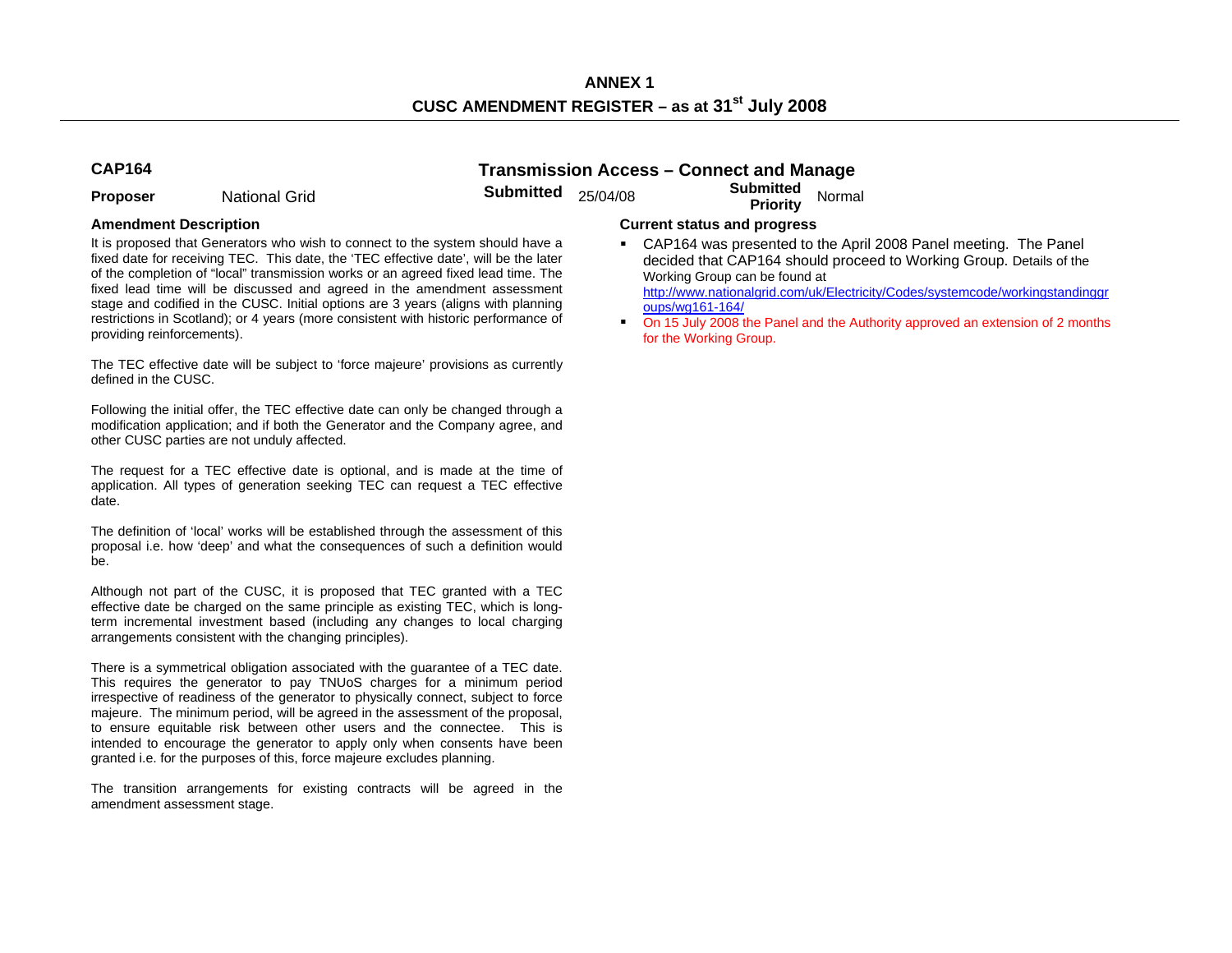# **CAP163**

**Transmission Access – Entry Capacity Sharing** 

**Proposer** National Grid **Submitted** 25/04/08 **Submitted Priority** Normal

It is proposed to introduce a zonal access product, allowing Generators to connect without wider system access rights and facilitating intra zonal access sharing between Generators on a 1:1 basis.

A local only application will allow users to become connected and begin to operate before any 'wider' reinforcement works are completed. The proposer suggests that 'local' works will be those that would facilitate the efficient exchange of entry rights between users within a zone on a 1:1 basis and facilitates users to gaining access to the wider system rights through other products (redistributed long-term rights or additional short-term rights). The assessment will consider the exact definition of 'local' works and highlight the pros and cons of the preferred definition. The charging arrangements associated with local works, which do not form part of the CUSC, will allow for efficient charging of variations arising from a generation User's choice (design variations) and also ensure that users who share zonal rights, or use short-term rights to access the system, contribute proportionately to the additional in assets required.

Zonal access rights will establish transmission access rights on a zonal rather than nodal level. This will be achieved by monitoring / settling access on a zonal company level. Therefore zonal access rights will implicitly introduce intra zonal access sharing on a 1:1 basis for an individual user. Entry capacity sharing will also extend this concept of sharing to multiple users. It is envisaged that a new Zonal Definition Methodology would establish and govern the definition of the zones. These zones would be applicable across all zonal products and associated charges. Moving to a zonal rather than nodal access regime has the potential to create additional constraints; the analysis in the assessment phase will seek to quantify this.

The process for notifying National Grid of Entry Capacity sharing arrangements between users will be developed during the amendment assessment stage. There are a number of possible models, such as: codifying the sharing though a new CUSC form (ex ante); notifying explicit transfer of rights ex ante; or ex post notification of transferred access rights.

Transition arrangements from the current Transmission Entry Capacity, TEC, will be considered in the amendment assessment stage.

## **Amendment Description Current status and progress**

 CAP163 was presented to the April 2008 Panel meeting. The Panel decided that CAP163 should proceed to Working Group. Details of the Working Group can be found at http://www.nationalgrid.com/uk/Electricity/Codes/systemcode/workingstandinggr

oups/wg161-164/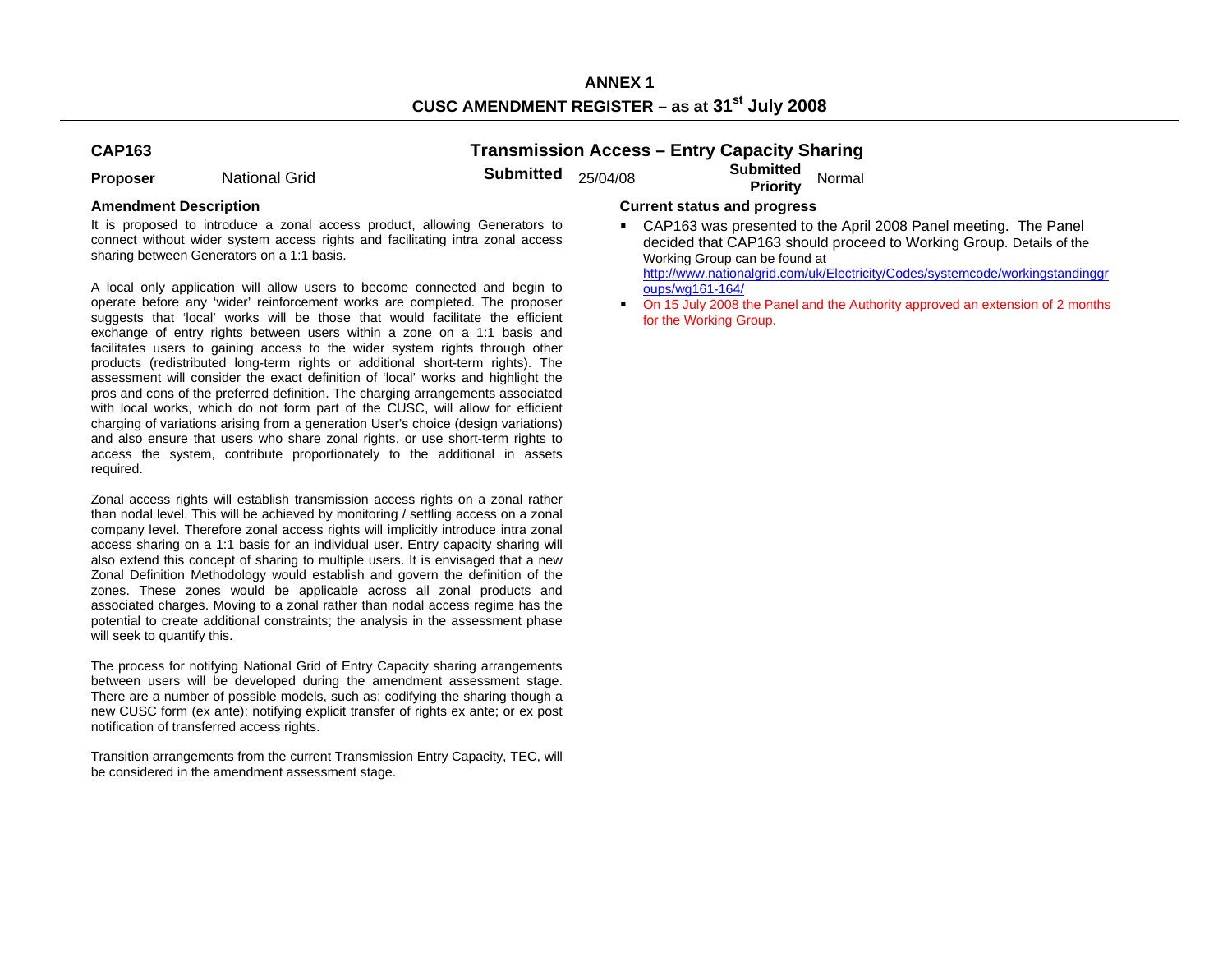| Proposer | <b>National Grid</b> |
|----------|----------------------|
|          |                      |

**Proposer Submitted** 25/04/08 **Submitted** Normal **Priority** Normal

.

Creation of a commercial mechanism for dealing with export above existing entry access capacity holdings.

This proposal would permit Generators to export in excess of their total entry access capacity holding (currently sum of TEC, LDTEC, STTEC). Export would be capped by "local" rather than "wider" system capability limits (e.g. CEC and any local transmission limits as detailed in the bilateral agreement), subject to continued Grid Code compliance. The additional volume of entry access used above existing entry access capacity holding would be 'Entry Overrun'.

For the purposes of this amendment, it is suggested that the charging arrangements (codified in the charging methodologies) for Entry Overrun would establish charges related to the cost imposed of accommodating Entry Overrun.

Appropriate credit will be required. The level required would be established in the assessment stage in accordance with the Best Practice Guidelines for Gas and Electricity Network Operator Credit Cover.

This amendment includes a revised process for 'local only' applications (connection without long-term entry rights for the wider system) and a change in the nature of long-term and short-term entry rights from nodal to zonal. The zones used would be consistent across all long-term and short-term products. The proposer suggests that in order to ensure equitable treatment of non locational asset costs that the residual charge should be commoditised.

# **Amendment Description Current status and progress**

 CAP162 was presented to the April 2008 Panel meeting. The Panel decided that CAP162 should proceed to Working Group. Details of the Working Group can be found at

http://www.nationalgrid.com/uk/Electricity/Codes/systemcode/workingstandinggr oups/wg161-164/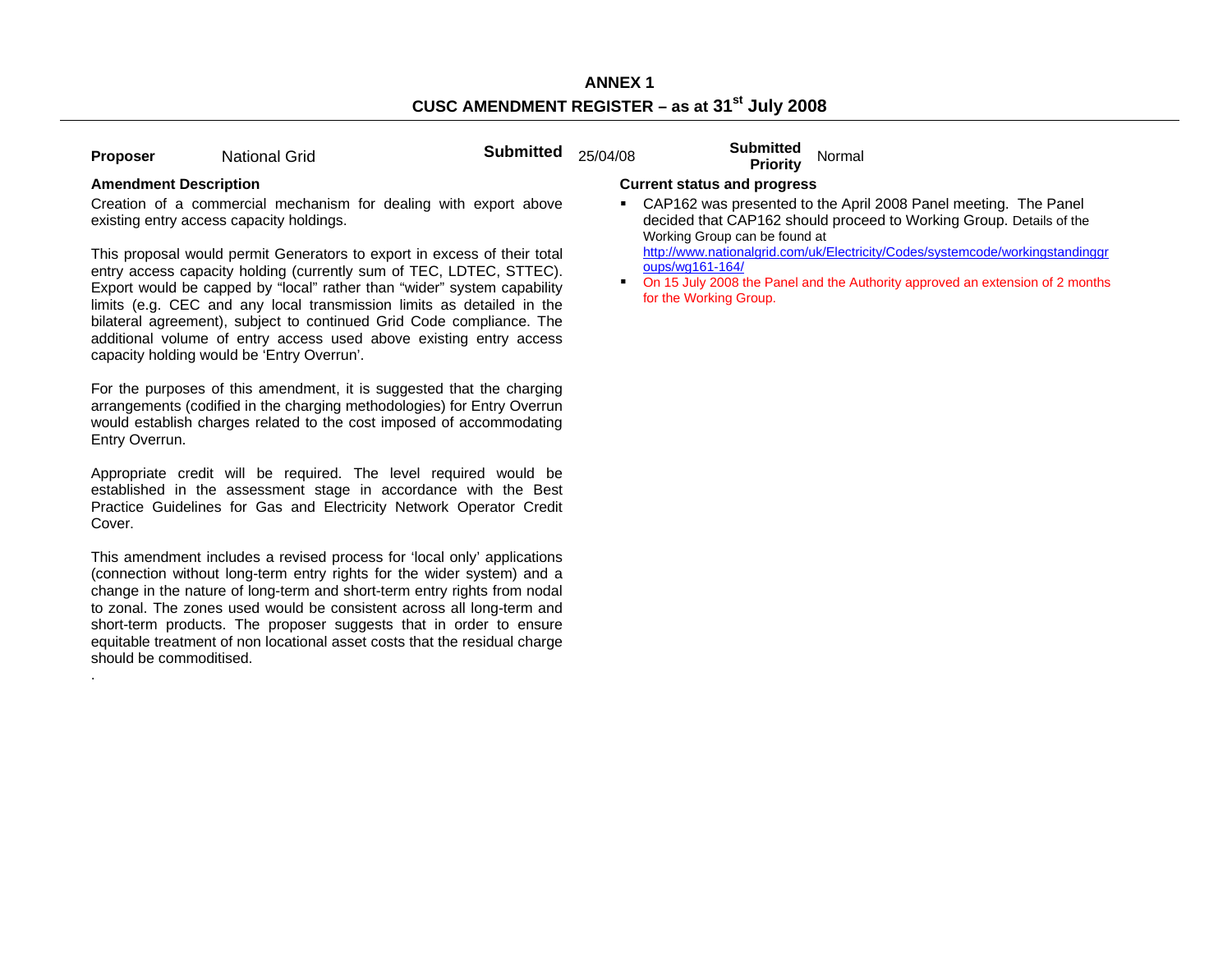**ANNEX 1 CUSC AMENDMENT REGISTER – as at 31st July 2008** 

### **Transmission Access – System Operator Release of Short-term Entry Rights**

# **CAP161**

**Proposer** National Grid **Submitted** 25/04/08 **Submitted Proposer** National Grid

It is proposed that National Grid would be permitted to release additional entry rights in operational timescales, the short term. These short-term entry rights would be released only when National Grid believes there is spare capacity, where spare capacity is defined in economic terms as capacity for which the ex ante reserve price exceeds the associated buyback risk.

National Grid would release short-term entry rights through auction(s) in operational timescales. The mechanics of the auction will be established in the assessment phase. The rights would be zonal with a duration optimised to best meet both User and System Operator requirements, to be agreed in the assessment. The additional entry rights may be offered through auctions in different timescales, e.g. x weeks ahead for a weekly right or year ahead for a quarterly right. Close to real time there may be a preliminary stage of the auction to ascertain interest and justify the analysis involved in producing the auction information and to allow auction zone volumes to be allocated more efficiently.

Full details of the proposal are available at

http://www.nationalgrid.com/NR/rdonlyres/B0147FE5-DA07-4C15-AB77- 9DB979CF89A0/25149/CAP161SystemOperatorReleaseofShorttermEnt ryRights.pdf

## **Amendment Description Current status and progress**

- CAP161 was presented to the April 2008 Panel meeting. The Panel decided that CAP161 should proceed to Working Group. Details of the Working Group can be found at http://www.nationalgrid.com/uk/Electricity/Codes/systemcode/workingstandinggr oups/wg161-164/
- On 15 July 2008 the Panel and the Authority approved an extension of 2 months for the Working Group.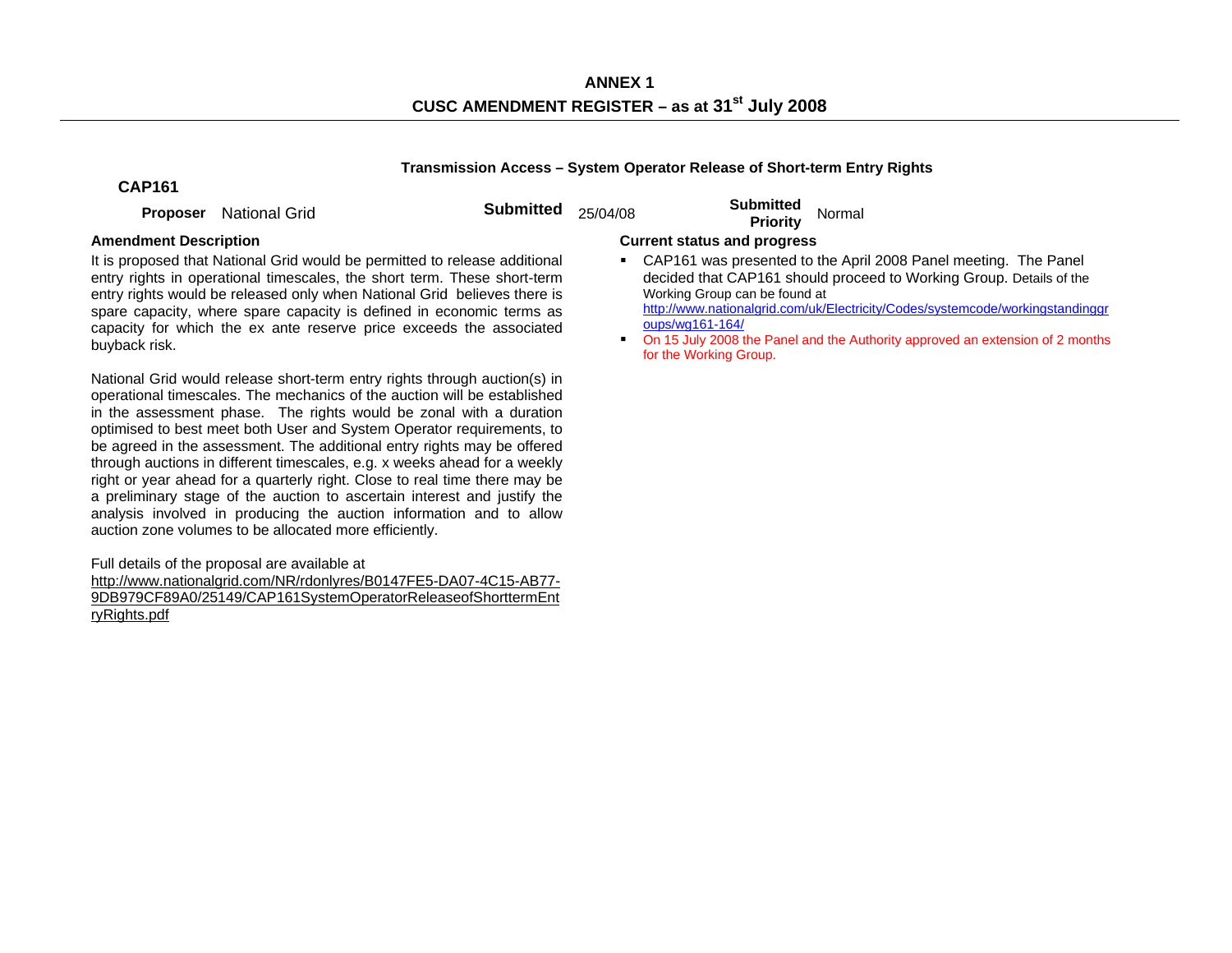# **CAP160 Improvements to the assessment of Amendments Amendment Description** National Grid **Submitted** 25/04/08 **Submitted Priority** Normal

.

It is proposed to re-order the governance process for Amendment Proposals to give a more robust and extended Working Group process which would be broadly in line with the BSC. This process would involve:

- 1. An extended working group phase of 4 months, which would include a consultation on the proposed Amendment to gain industry views. We anticipate that the precise time for consultation would be at the discretion of the Working Group Chair but would anticipate that this consultation would occur once the Working Group had 'worked up' the detail of the important aspects of the modification;
- 2. The results of the Working Group consultation, including consideration of any suggested alternative approaches to the defect would then be considered by the Working Group in its continuing work.
- 3. Once complete, Working Group would then submit a draft Amendment Report to the CUSC Amendments Panel for consideration.
- 4. The draft Amendment report would be discussed by the Panel. If the report is accepted by the Panel, the Panel discussion and views would be added to the draft report to form the Amendment Report.
- 5. Following the Amendment Report Consultation if new a issue arose the Panel could chose to return to the Working Group or instigate a Working Group for further work, subject to time constraints.
- 6. The Amendment report would be consulted on for a further period before returning to the Panel for final vote.
- 7. The CUSC Panel would then vote as per the existing process

Note for Amendment Proposals that do not go to Working Group , the Amendment Proposal would go straight to consultation with the inclusion of any Panel comments and discussion, and return to Panel at step 5 for discussion on the Consultation responses.

Under this process, the only stage of the proposed Amendment Process that would allow for alternatives to a CUSC Amendment Proposal is the Working Group stage. The aim of this is to ensure that any alternative options raised by the industry in consultation or by Working Group members can be fully considered by the experts on the Working Group.

This process would create a governance process similar to the BSC process and therefore create consistent code governance

# **Current status and progress**

CAP160 was presented to the April 2008 Panel meeting. The Panel decided that CAP160 should proceed to Consultation for 4 weeks. CAP160 was issued for Consultation on 29<sup>th</sup> May, with a closing date for responses of 26<sup>th</sup> June. The Panel voted on CAP160 on 18<sup>th</sup> July 2008. The Amendment Report was submitted to the Authority for consideration on 25<sup>th</sup> July 2008.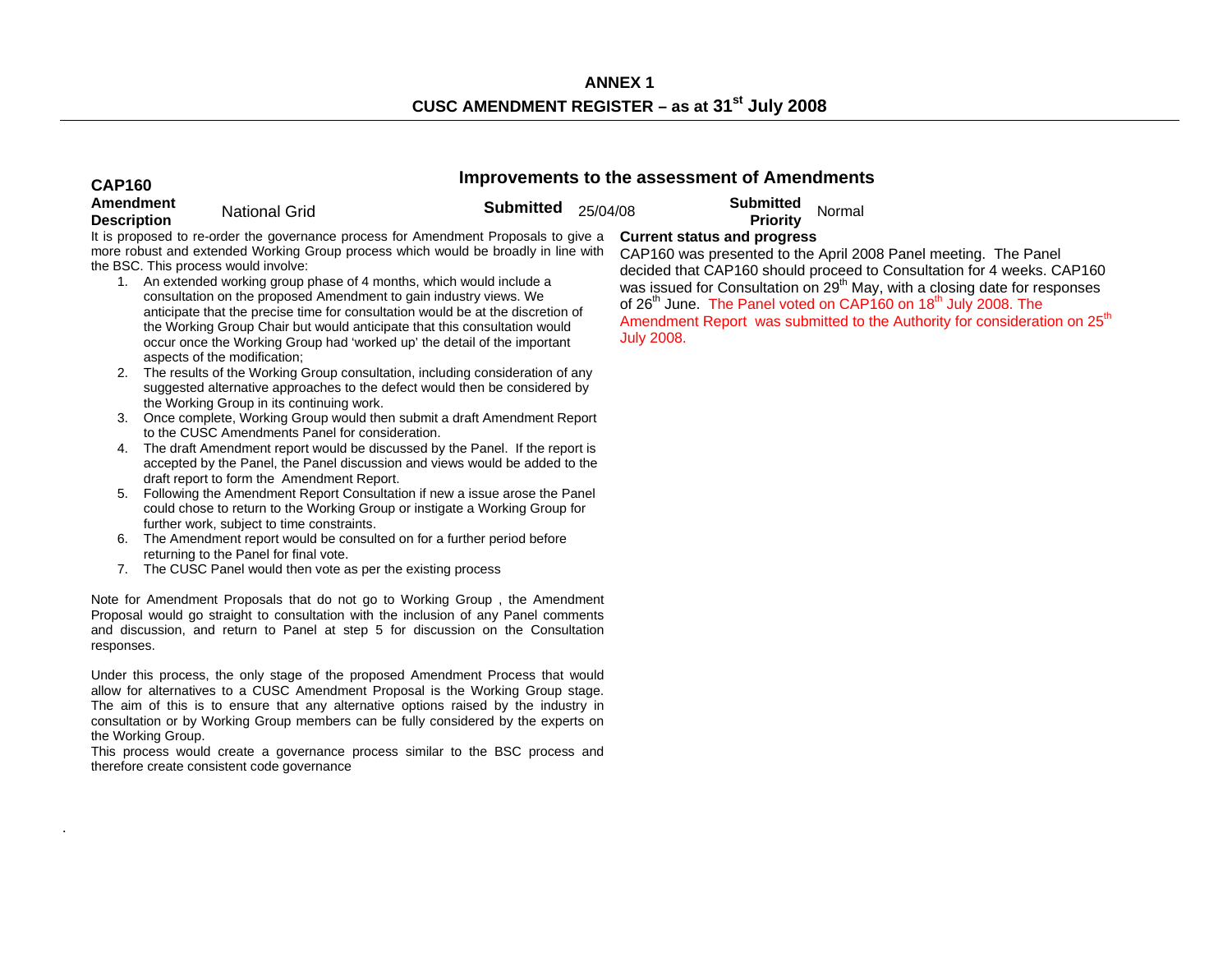**Proposer** National Grid **Submitted** 21/06/07 **Submitted Priority** Normal

# **CAP150 Capacity Reduction**

It is proposed to amend the CUSC to enable The Company to ascertain whether a User's power station project (Project) will be capable of utilising the transmission capacity provided for in its Bilateral Agreement by the Completion Date. If the User is unable to provide satisfactory evidence that this is the case then The Company would have the right to propose changes to the User's Bilateral Agreement and Construction Agreement to reduce the capacity to an appropriate level and revise the Construction Works as necessary to reflect this. In addition The Company has the ability to recover the cost from the User of any abortive works (or relevant User Commitment Charges) as a consequence of this reduction in capacity and for The Company's costs associated with processing such changes (as if the changes were requested by the User) on same basis as Modification application Fees.

# **Amendment Description Current status and progress**

 CAP150 was presented to the June 2007 Panel meeting. The Panel decided that CAP150 should proceed to Working Group for 3 months. The first Working Group meeting was held on  $18<sup>th</sup>$  July. A request for a month's extension was made at the September CUSC Panel, this was approved by the Authority. The Working Group Report was presented to the October Panel, it was approved with minor amendments. The Panel agreed for CAP150 to Proceed to Consultation for 4 weeks. CAP150 was issued for Consultation on 29<sup>th</sup> November, with a closing date for responses of 27<sup>th</sup> December. A Consultation Alternative was issued on  $30<sup>th</sup>$  January with a closing date of 13<sup>th</sup> February. The Panel voted on CAP150 on 29<sup>th</sup> February 2008. The Amendment Report was submitted to the Authority for consideration on 28<sup>th</sup> March 2008. The Authority approved CAAA on  $1<sup>st</sup>$  May with an implementation date of  $16<sup>h</sup>$  May 2008.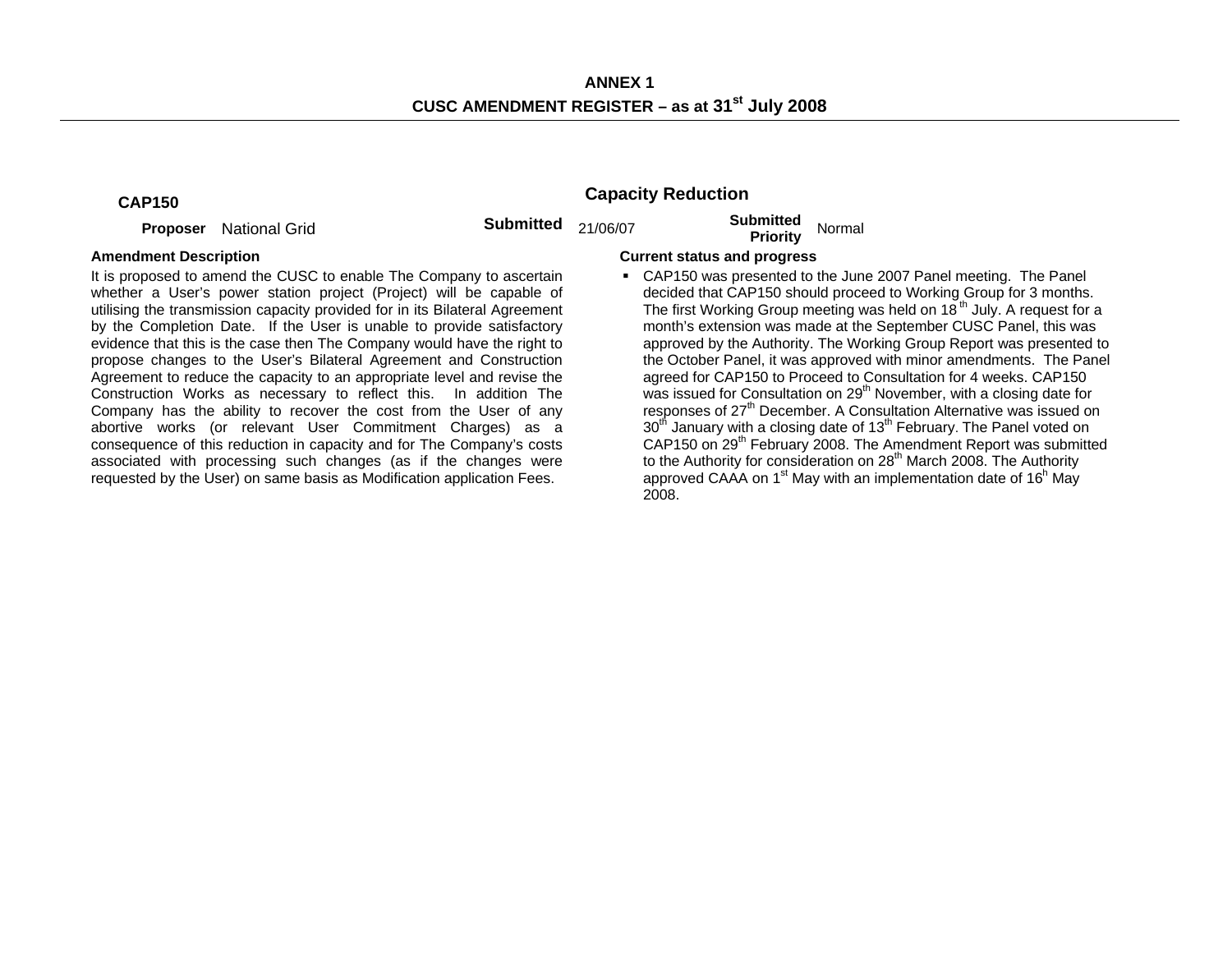# **CAP149 TEC Lite**

**Proposer** SSE Generation Limited **Submitted** 21/06/07 **Submitted Priority** Normal

It is proposed to amend the CUSC to formalise existing transmission access arrangements whereby some Users, through non-standard variations to their Bilateral Agreement, have restricted access to the GB Transmission System.

 The proposed amendment would establish a new enduring access product for existing and future Users with such restricted access rights. The proposed new product is to be termed the TEC-lite

# Amendment Description **Current status and progress Current status and progress**

 CAP149 was presented to the June 2007 Panel meeting. The Panel decided that CAP149 should proceed to Working Group for 3 months. The first Working Group meeting was held on  $25<sup>th</sup>$  July. The Working Group Report was presented to the September Panel, it was approved with minor amendments. The Panel agreed for CAP149 to Proceed to Consultation for 4 weeks. CAP149 was issued for Consultation on 19<sup>th</sup> October, with a closing date for responses of 16<sup>th</sup> November. A Consultation Alternative was issued on  $7<sup>th</sup>$  December with a closing date of 21<sup>st</sup> December. The Panel voted on CAP149 on 25<sup>th</sup> January 2008. At the February 2008 CUSC Panel, the Panel were requested to vote on the disparity between the proposed implementation dates and whether Scottish and Southern Energy's comments had been reflected accurately. The Amendment Report was submitted to the Authority for consideration on  $17<sup>th</sup>$  March 2008. The Authority approved CAP149 on  $23<sup>rd</sup>$  April with an implementation date of  $24<sup>th</sup>$  May 2008.

# **CAP148 Deemed Access Rights to the GB Transmission System for Renewable Generators**

|                               | Proposer Wind Energy (Forse) Limited                                                                                                            | <b>Submitted</b> | 19/04/07 | <b>Submitted</b><br>Priority       | Normal                                                                                                                                                                                                                                                                                         |
|-------------------------------|-------------------------------------------------------------------------------------------------------------------------------------------------|------------------|----------|------------------------------------|------------------------------------------------------------------------------------------------------------------------------------------------------------------------------------------------------------------------------------------------------------------------------------------------|
| <b>Amendment Description</b>  |                                                                                                                                                 |                  |          | <b>Current status and progress</b> |                                                                                                                                                                                                                                                                                                |
| Directive 2001/77, Article 7. | This Amendment Proposal will prioritise the use of the GB Transmission<br>System by renewable generators, in accordance with the Renewables     |                  |          |                                    | • CAP148 was presented to the April 2007 Panel meeting. The Panel<br>decided that CAP148 should proceed to Working Group for 3 months.<br>The first meeting was held on 21 <sup>st</sup> May. At the June CUSC Panel an<br>extension for a further month was granted. The Report was presented |
|                               | Renewable generators will be given firm access to the GB Transmission<br>System up to their CEC limit by a fixed date and be compensated to the |                  |          |                                    | the August Panel, a request was made for further information to be<br>added, which will be e-mailed to the CUSC Panel for approval of the<br>Medica Occup Depart The Wedian Occup Department consisted but                                                                                     |

extent they are constrained from exercising such right by the payment of a new category of Interruption Payment. This will be irrespective of whether or not any associated deep reinforcement works have been constructed and/or commissioned by such date

June CUSC Panel an e Report was presented at ther information to be anel for approval of the Working Group Report. The Working Group Report was accepted by the CUSC Panel, and CAP148 was issued for Consultation on 28<sup>th</sup> September, with a closing date for responses of 26<sup>th</sup> October. The Panel voted on CAP148 on 30<sup>th</sup> November 2007. The Amendment Report was submitted to the Authority for consideration on 14<sup>th</sup> December 2007.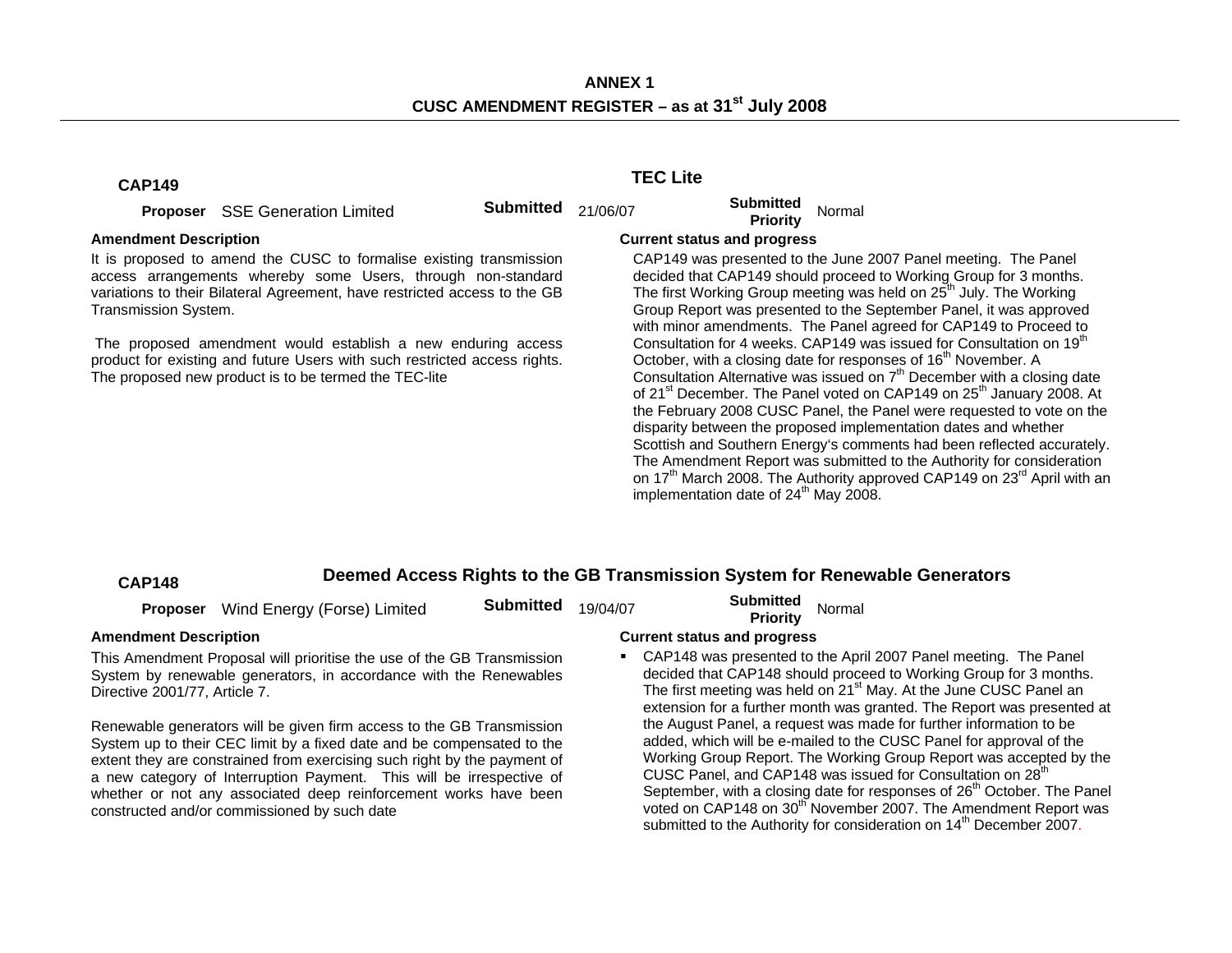| <b>CAP144</b>                            |                                                                                                                                                                                                                                                                                                                                                                                                                          |                  |          | <b>Emergency Instruction to emergency deenergise</b>                                  |                                                                                                                                                                                                                                                                                                                                                                                                                                                                                                                                                                                                                                                                                                                                                                                                                                                                                      |
|------------------------------------------|--------------------------------------------------------------------------------------------------------------------------------------------------------------------------------------------------------------------------------------------------------------------------------------------------------------------------------------------------------------------------------------------------------------------------|------------------|----------|---------------------------------------------------------------------------------------|--------------------------------------------------------------------------------------------------------------------------------------------------------------------------------------------------------------------------------------------------------------------------------------------------------------------------------------------------------------------------------------------------------------------------------------------------------------------------------------------------------------------------------------------------------------------------------------------------------------------------------------------------------------------------------------------------------------------------------------------------------------------------------------------------------------------------------------------------------------------------------------|
| <b>Proposer</b>                          | <b>National Grid</b>                                                                                                                                                                                                                                                                                                                                                                                                     | <b>Submitted</b> | 18/01/07 | <b>Submitted</b><br><b>Priority</b>                                                   | Normal                                                                                                                                                                                                                                                                                                                                                                                                                                                                                                                                                                                                                                                                                                                                                                                                                                                                               |
| <b>Amendment Description</b>             | It is proposed to extend the provisions introduced by CAP048 (Firm<br>Access and Temporary Physical Disconnection) to include the specific<br>circumstances when a Generator is exporting but is required to<br>deenergise / disconnect from the Transmission System in an emergency<br>via an Emergency Instruction (EI) issued by National Grid in Balancing<br>Mechanism timescales in accordance with the Grid Code. |                  |          | <b>Current status and progress</b><br>which was implemented on 27 <sup>th</sup> June. | CAP144 was presented to the January 2007 Panel meeting. The Panel<br>decided that CAP144 should proceed to Working Group for 3 months.<br>The first meeting was held on 14 February 2007. The Working Group<br>Report will be presented to the April 2007 CUSC Panel. The Working<br>Group Report was presented to the CUSC Panel on 27 <sup>th</sup> April 2007, it<br>was agreed to proceed to Consultation for 5 weeks to allow for Bank<br>Holidays. The Consultation was issued on 18 <sup>th</sup> May with a closing date<br>of 22nd June. A Consultation Alternative was issued on 3rd July with a<br>closing date of 17 <sup>th</sup> July. The Panel voted on CAP144 on 31 <sup>st</sup> August<br>2007. The Amendment Report was submitted to the Authority for<br>consideration on 17 <sup>th</sup> September 2007. The Authority approved WGAA                          |
| <b>CAP131</b>                            |                                                                                                                                                                                                                                                                                                                                                                                                                          |                  |          | <b>User Commitment for New and Existing Generators</b>                                |                                                                                                                                                                                                                                                                                                                                                                                                                                                                                                                                                                                                                                                                                                                                                                                                                                                                                      |
| <b>Proposer</b>                          | <b>National Grid</b>                                                                                                                                                                                                                                                                                                                                                                                                     | <b>Submitted</b> | 21/09/06 | <b>Submitted</b><br><b>Priority</b>                                                   | Normal                                                                                                                                                                                                                                                                                                                                                                                                                                                                                                                                                                                                                                                                                                                                                                                                                                                                               |
| <b>Amendment Description</b><br>TEC; and | This Amendment Proposal adds a new section to the CUSC defining the<br>principles of User Commitment. By "User Commitment", we mean;<br>1. defining the monies to be secured by generators for incremental<br>2. defining the ongoing liabilities of existing generators to<br>incentivise TEC reduction information.                                                                                                    |                  |          | <b>Current status and progress</b>                                                    | • CAP131 was presented to the September 2006 Panel meeting. The<br>Panel decided that CAP131 should proceed to working group for 3<br>months. The first meeting of the Working Group was held on 19 October<br>2006. The Working Group requested an extension of 2 months at the<br>CUSC Panel Meeting on 24 November 2006 which the Authority<br>approved. The report will now be given to the February 2007 CUSC<br>Panel. The Working Group Report was presented to the CUSC Panel on<br>23 February 2007, it was agreed to proceed to Consultation for 4 weeks.<br>The Consultation was issued on 16 <sup>th</sup> March with a closing date of 13 <sup>th</sup><br>April 2007. A number of Consultation Alternatives have been proposed<br>and a further Consultation Document will be issued for 2 weeks. A<br>number of Consultation Alternatives were proposed and a further |

Consultation Document was issued for 2 weeks on  $8<sup>th</sup>$  May. The Panel voted on CAP131 on 29<sup>th</sup> June 2007, details of the vote were issued to the CUSC Panel for 5 days on  $2^{nd}$  July 2007. The Amendment Report

was issued to the Authority on  $24^{th}$  July 2007.